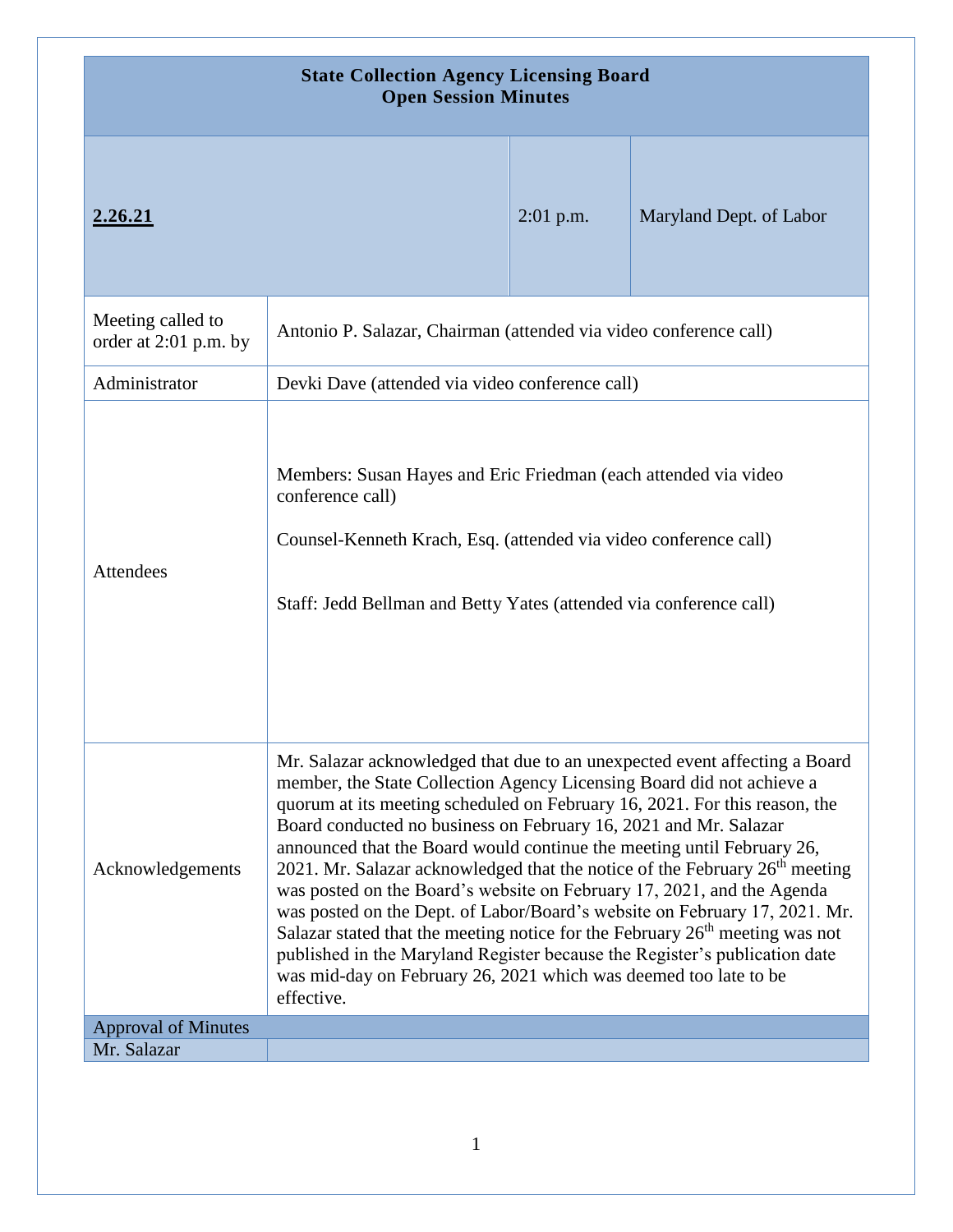| Discussion                                           | After reviewing the minutes of the January 11, 2021 meeting, on a<br>Friedman/Hayes motion, the Board unanimously approved the minutes.                                                                                                                                                                                                                                                                                                                                                                                                                                                                                                                                                                                                                                                                                                                                                                                                                                                                                                                                                                                                                                                                                                                                                                                                                                                                                                     |  |  |  |
|------------------------------------------------------|---------------------------------------------------------------------------------------------------------------------------------------------------------------------------------------------------------------------------------------------------------------------------------------------------------------------------------------------------------------------------------------------------------------------------------------------------------------------------------------------------------------------------------------------------------------------------------------------------------------------------------------------------------------------------------------------------------------------------------------------------------------------------------------------------------------------------------------------------------------------------------------------------------------------------------------------------------------------------------------------------------------------------------------------------------------------------------------------------------------------------------------------------------------------------------------------------------------------------------------------------------------------------------------------------------------------------------------------------------------------------------------------------------------------------------------------|--|--|--|
| <b>Recognition of Public Comments</b>                |                                                                                                                                                                                                                                                                                                                                                                                                                                                                                                                                                                                                                                                                                                                                                                                                                                                                                                                                                                                                                                                                                                                                                                                                                                                                                                                                                                                                                                             |  |  |  |
| Mr. Salazar                                          |                                                                                                                                                                                                                                                                                                                                                                                                                                                                                                                                                                                                                                                                                                                                                                                                                                                                                                                                                                                                                                                                                                                                                                                                                                                                                                                                                                                                                                             |  |  |  |
| Discussion                                           | No members of the public were present.                                                                                                                                                                                                                                                                                                                                                                                                                                                                                                                                                                                                                                                                                                                                                                                                                                                                                                                                                                                                                                                                                                                                                                                                                                                                                                                                                                                                      |  |  |  |
| <b>1. Non-Depository Licensing Expiration Update</b> |                                                                                                                                                                                                                                                                                                                                                                                                                                                                                                                                                                                                                                                                                                                                                                                                                                                                                                                                                                                                                                                                                                                                                                                                                                                                                                                                                                                                                                             |  |  |  |
| Ms. Yates                                            |                                                                                                                                                                                                                                                                                                                                                                                                                                                                                                                                                                                                                                                                                                                                                                                                                                                                                                                                                                                                                                                                                                                                                                                                                                                                                                                                                                                                                                             |  |  |  |
| Discussion                                           | Ms. Yates presented the Non-Depository Licensing Unit report. Ms. Yates<br>advised the Board that each entity's application and supporting materials for<br>licensure had been reviewed and found to have satisfied the licensing<br>qualifications. Ms. Yates proceeded to recommend that the Board issue<br>collection agency licenses to the following entities: VN Management, Inc.,<br>Tru Management, LLC, Collecto, Inc. (Branch), Figure Lending, LLC,<br>(Branch), Upstart Network, Inc., Bluefin Ventures LLC, and ClearGage,<br>LLC.<br>On a Hayes/Friedman motion, which was unanimously approved, the Board<br>voted to issue licenses to all recommended applicants.<br>Ms. Yates reported that there were four collection agency licensees that<br>surrendered their license in the past 30 days: Imagine Financial Inc., The<br>Murk in Group, LLC, Total Card, Inc., and ICT Accounts Receivable<br>Management, Inc. Ms. Yates reported these surrenders were not COVID<br>related.<br>Ms. Yates also informed the Board that there were four change in control<br>requests from the following entities: Turnstile Capital Management, LLC,<br>Cowley & Bergmann, LLC, Card Works Servicing, LLC, and Allied<br>International Credit Corp.<br>Ms. Yates also presented a snapshot of the current renewal licensing reports<br>from 2020 and 2021 and the number of renewal licenses were 1,144 and<br>1,145, respectively. |  |  |  |